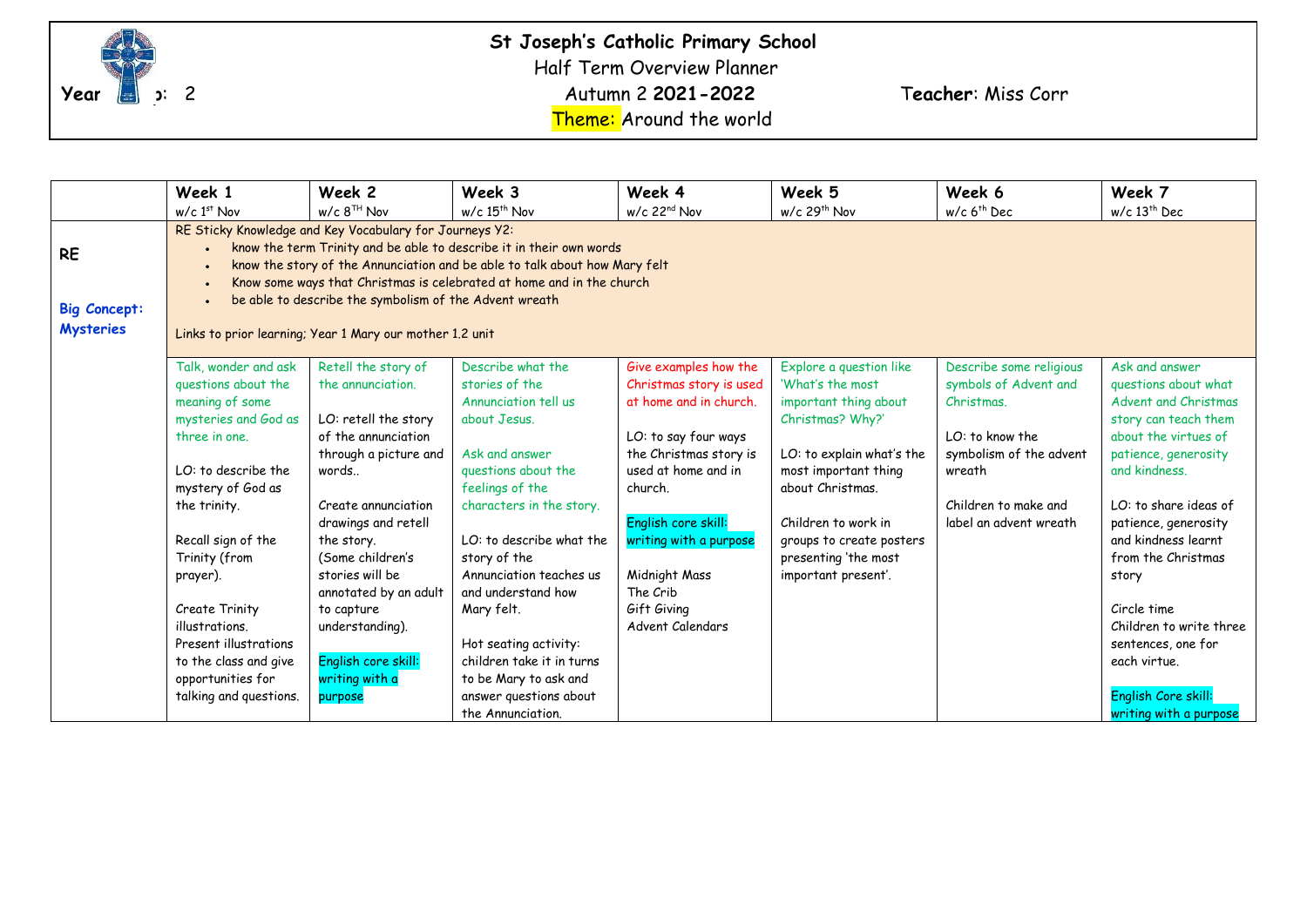

| English<br><b>Where the Wild</b><br>Things Are-<br>Maurice Sendak<br>Letters<br>Lists<br>Stories with<br>imaginary<br>settings<br><b>Non</b><br>chronological<br>reports<br><b>Big Concept:</b><br><b>Story writing</b><br>and factfiles | Milestone 1: to<br>punctuate accurately<br>Recap diary text<br>type from previous<br>half-term by writing<br>about holidays.<br>Purple polishing pen<br>editing-consolidate<br>writing simple<br>sentences<br>accurately.<br>Shared reading of<br>Where the Wild<br>Things Are<br>Write lists based on<br>pictures in the story,<br>using commas.<br>SPAG work- add<br>missing capital<br>letters to proper<br>nouns from the story | Milestone 1: To write<br>with purpose<br>Write a letter 'home'<br>-sequence story with<br>pictures<br>-use picture prompts<br>to write sentences<br>with subordination<br>-learn letter<br>formalities | Milestone 1: To use imaginative description<br>setting<br>transformation<br>could this story end? | Milestone 1: to use sentences appropriately<br>Milestone 1: to analyse writing<br>Plan and write their own story in an imaginary<br>-visualisation activity to develop their own<br>-adverbs and expanded noun phrases<br>-explore different sentence starters<br>-drama: role play different story endings: how<br>- write, edit and peer review stories |                                                    | Milestone 1: To write with purpose<br>Week 1 polar habitats<br>Read a polar non chronological report<br>Build a polar non-chronological report<br>Week 2 animals suited to habitats<br>Research information on iPads<br>Write habitat non-chronological reports<br>Week 3 describe countries labelled on map route<br>Purpose of writing- information about countries on route (Geography) for Santa<br>Claus-what does he need to know?<br>Research countries<br>Write fact-filled paragraphs<br>Watch the film 'Where the Wild Things Are' |                                               |  |
|------------------------------------------------------------------------------------------------------------------------------------------------------------------------------------------------------------------------------------------|-------------------------------------------------------------------------------------------------------------------------------------------------------------------------------------------------------------------------------------------------------------------------------------------------------------------------------------------------------------------------------------------------------------------------------------|--------------------------------------------------------------------------------------------------------------------------------------------------------------------------------------------------------|---------------------------------------------------------------------------------------------------|-----------------------------------------------------------------------------------------------------------------------------------------------------------------------------------------------------------------------------------------------------------------------------------------------------------------------------------------------------------|----------------------------------------------------|----------------------------------------------------------------------------------------------------------------------------------------------------------------------------------------------------------------------------------------------------------------------------------------------------------------------------------------------------------------------------------------------------------------------------------------------------------------------------------------------------------------------------------------------|-----------------------------------------------|--|
| Spelling                                                                                                                                                                                                                                 | Year 1/2 non-<br>negotiable spellings                                                                                                                                                                                                                                                                                                                                                                                               | Year 1/2 non-<br>negotiable spellings                                                                                                                                                                  | Year 1/2 non-negotiable<br>spellings                                                              | Year 1/2 non-<br>negotiable spellings                                                                                                                                                                                                                                                                                                                     | Year 1/2 non-negotiable<br>spellings               | Year 1/2 non-negotiable<br>spellings                                                                                                                                                                                                                                                                                                                                                                                                                                                                                                         | Year 1/2 non-<br>negotiable spellings         |  |
| Guided<br>Reading/<br>Handwriting                                                                                                                                                                                                        | Who would like this<br>text and why?                                                                                                                                                                                                                                                                                                                                                                                                | Non-fiction<br>comprehension-AF2<br>retrieval                                                                                                                                                          | Non-fiction<br>comprehension-AF2<br>retrieval                                                     | Non-fiction<br>comprehension-AF2<br>retrieval                                                                                                                                                                                                                                                                                                             | Non-fiction<br>comprehension-AF2<br>retrieval      | <b>Guided Reading</b><br>Assessment                                                                                                                                                                                                                                                                                                                                                                                                                                                                                                          | Non-fiction<br>comprehension-AF2<br>retrieval |  |
| <b>KIRF</b>                                                                                                                                                                                                                              | Number bonds to 20                                                                                                                                                                                                                                                                                                                                                                                                                  | Number bonds to 20                                                                                                                                                                                     | Use number bonds                                                                                  | Use addition and<br>subtraction facts up to<br>100                                                                                                                                                                                                                                                                                                        | Use addition and<br>subtraction facts up to<br>100 | Add and subtract two<br>digit numbers                                                                                                                                                                                                                                                                                                                                                                                                                                                                                                        | Add and subtract two<br>digit numbers         |  |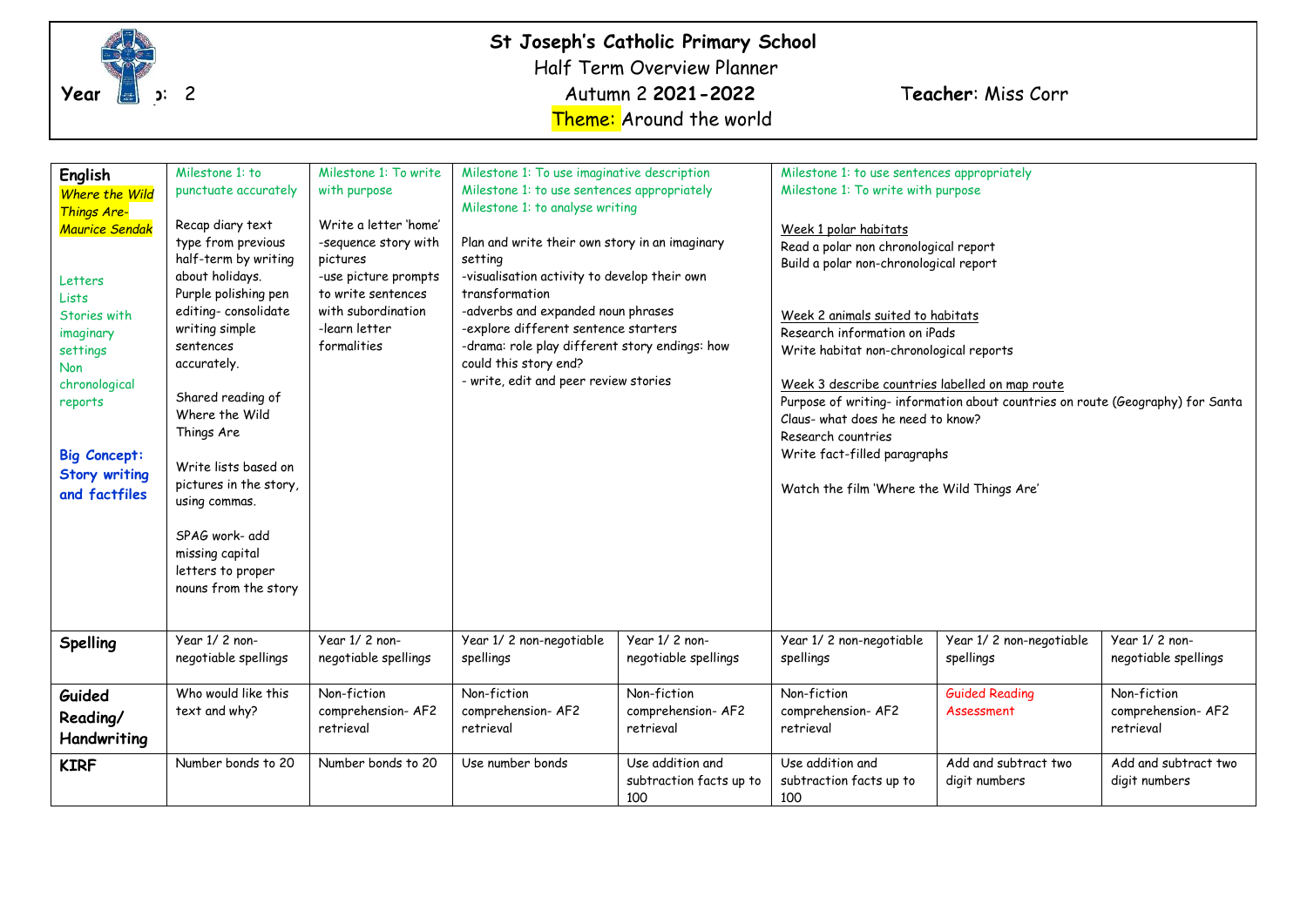

### **St Joseph's Catholic Primary School**  Half Term Overview Planner

Theme: Around the world

| Maths               | Milestone 1:                                                                      | Milestone 1: Addition                                        | Milestone 1: Addition and                                            | Milestone 1: Addition               | Milestone 1: to use                               | Milestone 1: to use                               | LO: to find the       |  |  |
|---------------------|-----------------------------------------------------------------------------------|--------------------------------------------------------------|----------------------------------------------------------------------|-------------------------------------|---------------------------------------------------|---------------------------------------------------|-----------------------|--|--|
| Topic               | represent and use<br>number bonds within                                          | and subtraction<br>methods                                   | subtraction methods                                                  | and subtraction<br>methods          | measures: recognise and<br>use symbols for pounds | measures; find different<br>combinations of coins | difference            |  |  |
|                     | 20                                                                                |                                                              | LO: subtraction crossing                                             |                                     | and pence; combine                                | that equal the same                               | LO: to find change    |  |  |
| <b>Big Concept:</b> |                                                                                   | LO: add by making 10                                         | 10                                                                   | LO: find and make                   | amounts to make a                                 | amounts of money; solve                           |                       |  |  |
| <b>Addition and</b> | Milestone 1: add and                                                              |                                                              |                                                                      | number bonds                        | particular value                                  | simple problems in a                              | LO: to solve two-step |  |  |
| <b>Subtraction</b>  | subtract numbers                                                                  | LO: to add 2-digit                                           | LO: subtract a 1-digit                                               | Burn2Learr                          |                                                   | practical context                                 | problems using money  |  |  |
|                     | including one digit                                                               | and 1-digit number                                           | number from a 2-digit                                                |                                     | Arithmetic Assessment                             | involving addition and                            |                       |  |  |
|                     | and two digit                                                                     | not crossing ten- add                                        | number crossing ten                                                  | LO: to know bonds to                |                                                   | subtraction of money of                           |                       |  |  |
|                     | numbers to 20, and a                                                              | ones and add tens                                            |                                                                      | 100 (tens and ones)                 | LO: to recognise coins                            | the same unit, including                          |                       |  |  |
|                     | two digit number and                                                              |                                                              |                                                                      |                                     | and notes                                         | giving change                                     |                       |  |  |
|                     | ones.                                                                             | LO: add 2-digit and<br>1-digit number                        | LO: to subtract a 2 digit<br>number from a 2 digit                   | LO: to add three 1<br>digit numbers | LO: to count pence                                | LO: to count notes and                            |                       |  |  |
|                     | Milestone 1: Addition                                                             | crossing ten                                                 | number- not crossing ten                                             |                                     |                                                   | coins                                             |                       |  |  |
|                     | and subtraction                                                                   |                                                              |                                                                      | LO: solve mixed                     | LO: to count pounds-                              |                                                   |                       |  |  |
|                     | methods                                                                           | Tagtiv8 Grab em                                              | LO: to subtract a 2 digit                                            | addition and                        | notes and coins                                   | LO: select money                                  |                       |  |  |
|                     |                                                                                   | while you can                                                | number from a 2 digit                                                | subtraction activity                |                                                   |                                                   |                       |  |  |
|                     | LO: to use related                                                                |                                                              | number- crossing ten-                                                |                                     |                                                   | LO: different ways to                             |                       |  |  |
|                     | facts in addition and                                                             |                                                              | subtract ones and                                                    |                                     |                                                   | make the same amount                              |                       |  |  |
|                     | subtraction                                                                       |                                                              | subtract tens                                                        |                                     |                                                   | Burn2Learn                                        |                       |  |  |
|                     | <b>Burn2Learn</b>                                                                 |                                                              |                                                                      |                                     |                                                   |                                                   |                       |  |  |
|                     |                                                                                   |                                                              | Tagtiv8 Grab em while                                                |                                     |                                                   | LO: to compare money                              |                       |  |  |
|                     | LO: to add and<br>subtracts 1s                                                    |                                                              | you can                                                              |                                     |                                                   | LO: to find the total                             |                       |  |  |
|                     |                                                                                   |                                                              | <b>Addition and Subtraction</b>                                      |                                     |                                                   |                                                   |                       |  |  |
|                     | LO: to find 10 more                                                               |                                                              | assessment                                                           |                                     |                                                   |                                                   |                       |  |  |
|                     | and 10 less                                                                       |                                                              |                                                                      |                                     |                                                   |                                                   |                       |  |  |
|                     |                                                                                   |                                                              |                                                                      |                                     |                                                   |                                                   |                       |  |  |
|                     | LO: to add and                                                                    |                                                              |                                                                      |                                     |                                                   |                                                   |                       |  |  |
|                     | subtract 10s                                                                      |                                                              |                                                                      |                                     |                                                   |                                                   |                       |  |  |
|                     |                                                                                   |                                                              |                                                                      |                                     |                                                   |                                                   |                       |  |  |
|                     |                                                                                   |                                                              |                                                                      |                                     |                                                   |                                                   |                       |  |  |
|                     |                                                                                   | Science Sticky Knowledge and Key Vocabulary for Journeys Y2: |                                                                      |                                     |                                                   |                                                   |                       |  |  |
| <b>Science</b>      |                                                                                   |                                                              | To be able to describe things which are dead, living and never alive |                                     |                                                   |                                                   |                       |  |  |
|                     | To be able to describe different habitats and some examples of animals and plants |                                                              |                                                                      |                                     |                                                   |                                                   |                       |  |  |
|                     | To be able to describe a simple food chain                                        |                                                              |                                                                      |                                     |                                                   |                                                   |                       |  |  |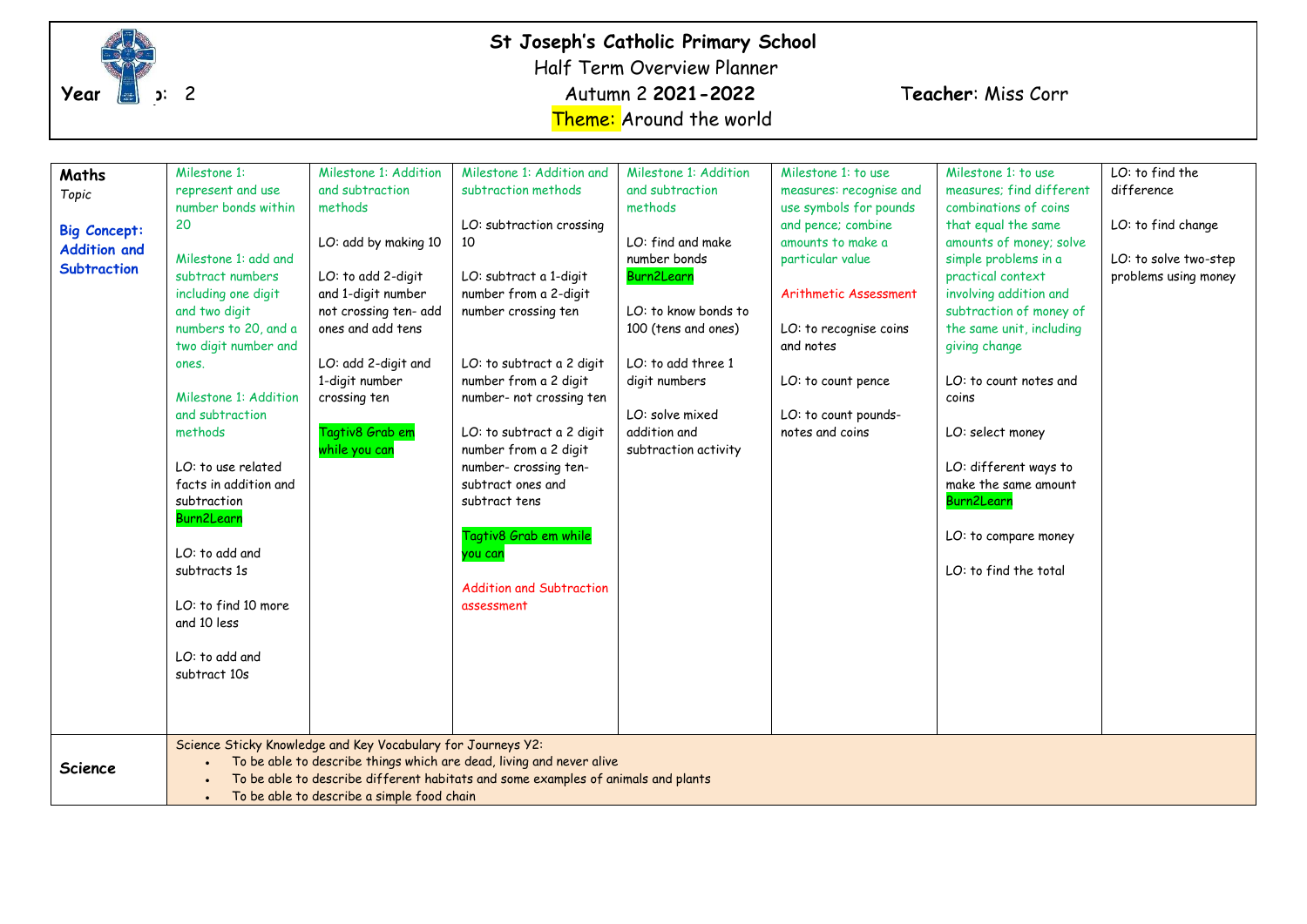

| Living, Dead and<br>Never Alive<br>Habitats and<br>Food chains<br><b>Big Concept:</b><br><b>What makes</b><br>things alive<br>and where do<br>alive things<br>live? | Links to prior learning; Year 1 learning about plants and animal habitats<br>Milestone 1: Explore and compare the differences between things that are<br>Milestone 1: Identify<br>living, that are dead and that have never been alive<br>that most living things<br>live in habitats to<br>LO: to find differences between things that are living, dead and have<br>which they are suited<br>never been alive<br>and describe how<br>different habitats<br>LO: to identify things which are living, dead and never been alive<br>provide for the basic<br>Burn2Learn<br>needs of different<br>WS: Identifying and classifying L1<br>kinds of animals and<br>plants and how they<br>WS: choose a recording system L2<br>depend on each other<br><b>Rising Stars Assessment</b><br>LO: to identify<br>features of tropical<br>habitats | Milestone 1: Identify<br>that most living things<br>live in habitats to which<br>they are suited and<br>describe how different<br>habitats provide for the<br>basic needs of different<br>kinds of animals and<br>plants and how they<br>depend on each other<br>LO: to identify features<br>of polar habitats<br>English core skill: non-<br>chronological reports<br>WS: researching<br>(Cross curricular learning<br>with Geography) | Milestone 1: Identify<br>that most living things<br>live in habitats to which<br>they are suited and<br>describe how different<br>habitats provide for the<br>basic needs of different<br>kinds of animals and<br>plants and how they<br>depend on each other<br>LO: to identify how an<br>animal is suited to its<br>habitat<br>English core skill: non-<br>chronological reports<br>Children make shoebox | Milestone 1: Identify<br>that most living things<br>live in habitats to<br>which they are suited<br>and describe how<br>different habitats<br>provide for the basic<br>needs of different<br>kinds of animals and<br>plants and how they<br>depend on each other<br>LO: to describe a food<br>chain.<br>Children make food<br>chain paper chains. |                                   |
|---------------------------------------------------------------------------------------------------------------------------------------------------------------------|---------------------------------------------------------------------------------------------------------------------------------------------------------------------------------------------------------------------------------------------------------------------------------------------------------------------------------------------------------------------------------------------------------------------------------------------------------------------------------------------------------------------------------------------------------------------------------------------------------------------------------------------------------------------------------------------------------------------------------------------------------------------------------------------------------------------------------------|-----------------------------------------------------------------------------------------------------------------------------------------------------------------------------------------------------------------------------------------------------------------------------------------------------------------------------------------------------------------------------------------------------------------------------------------|-------------------------------------------------------------------------------------------------------------------------------------------------------------------------------------------------------------------------------------------------------------------------------------------------------------------------------------------------------------------------------------------------------------|---------------------------------------------------------------------------------------------------------------------------------------------------------------------------------------------------------------------------------------------------------------------------------------------------------------------------------------------------|-----------------------------------|
| Computing<br>Topic<br><b>Big Concept:</b><br><b>Developing</b><br>control                                                                                           | Computing Stick Knowledge and Key Vocabulary for Journeys Y2<br>To know how to select different pens<br>To be able to describe different pen effects<br>To be able to use the internet safely using appropriate search terms<br>Links to prior learning; Year 1 iPads for research<br>Milestone 1: Control when drawings appear and set the pen colour, size and<br>shape.<br>LO: to create a self-portrait using appropriate pens<br>Geography Sticky Knowledge and Key Vocabulary for Journeys Y2:                                                                                                                                                                                                                                                                                                                                  | Use iPads to research animal habitats                                                                                                                                                                                                                                                                                                                                                                                                   | Milestone 1: Use simple databases to record information.                                                                                                                                                                                                                                                                                                                                                    | WS: pattern seeking                                                                                                                                                                                                                                                                                                                               | <b>Rising Stars</b><br>Assessment |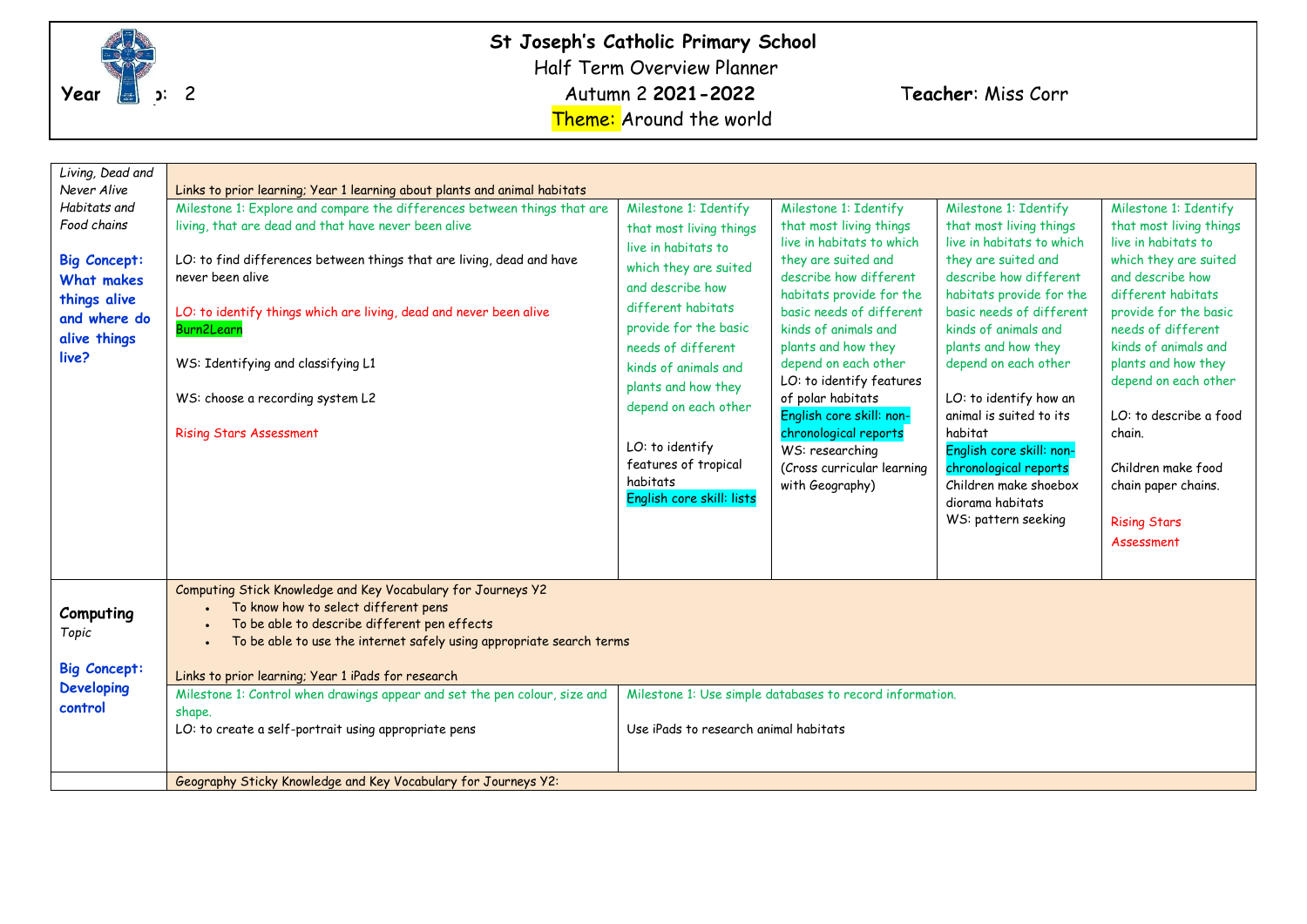

**St Joseph's Catholic Primary School**  Half Term Overview Planner **Year Group**: 2 **2 Autumn 2 2021-2022 Teacher:** Miss Corr Theme: Around the world

| Geography<br><b>Around the</b><br>World              | To know the name of all 7 continents.<br>To know the name of some oceans.<br>To be able to draw the equator and talk about some hot and cold places. |                                                                                                                                                                                        |                                                                                                                                                                                                      |                                                                                                                                                                                          |                                                                                                                                                                                                                                        |                                                                                                                                                |  |  |
|------------------------------------------------------|------------------------------------------------------------------------------------------------------------------------------------------------------|----------------------------------------------------------------------------------------------------------------------------------------------------------------------------------------|------------------------------------------------------------------------------------------------------------------------------------------------------------------------------------------------------|------------------------------------------------------------------------------------------------------------------------------------------------------------------------------------------|----------------------------------------------------------------------------------------------------------------------------------------------------------------------------------------------------------------------------------------|------------------------------------------------------------------------------------------------------------------------------------------------|--|--|
|                                                      | Links to prior learning; Year 1 learning about UK                                                                                                    |                                                                                                                                                                                        |                                                                                                                                                                                                      |                                                                                                                                                                                          |                                                                                                                                                                                                                                        |                                                                                                                                                |  |  |
| <b>Big Concept:</b><br>Where in the<br>world are we? | Milestone 1: Name<br>and locate the<br>world's continents<br>and oceans<br>Children to share<br>family tree heritage<br>work.                        |                                                                                                                                                                                        | Milestone 1: Name and<br>locate the world's<br>continents and oceans<br>LO: to name and locate 7<br>continents.<br>Learn to identify oceans<br>and continents, including<br>key features learnt from | Recall Year 1:<br>Milestone 1: identify<br>the location of hot and<br>cold areas of the world<br>in relation to the<br>equator and the North<br>and South Poles<br>LO: to identify areas | Milestone 1: use aerial images and plan perspectives<br>to recognise landmarks and basic physical features<br>LO: to use aerial photographs to recognise<br>geographical features.<br>Explore Tropical and Polar Habitat key features. | Milestone 1: use aerial<br>images and other<br>models to create<br>simple plans and maps,<br>using symbols<br>LO; to draw a route on<br>a map. |  |  |
|                                                      | Create a class map                                                                                                                                   |                                                                                                                                                                                        | texts.                                                                                                                                                                                               | of the world.                                                                                                                                                                            |                                                                                                                                                                                                                                        |                                                                                                                                                |  |  |
|                                                      | recording our                                                                                                                                        |                                                                                                                                                                                        | Reading around the                                                                                                                                                                                   | <b>Tagtiv8 Vocabularly</b>                                                                                                                                                               |                                                                                                                                                                                                                                        |                                                                                                                                                |  |  |
|                                                      | families heritage<br>across the globe.                                                                                                               |                                                                                                                                                                                        | Subject lesson.                                                                                                                                                                                      | lesson                                                                                                                                                                                   |                                                                                                                                                                                                                                        |                                                                                                                                                |  |  |
| History<br><b>Around the</b>                         |                                                                                                                                                      | History Sticky Knowledge and Key Vocabulary for Journeys Y2:<br>To know that Guy Fawkes was born in York                                                                               | To know that people in the past travelled the world and helped us to learn about it.                                                                                                                 |                                                                                                                                                                                          |                                                                                                                                                                                                                                        |                                                                                                                                                |  |  |
| World                                                |                                                                                                                                                      |                                                                                                                                                                                        | Links to prior learning; Year 1 learning about Captain Cook. Year 1 learning about Guy Fawkes/Bonfire Night                                                                                          |                                                                                                                                                                                          |                                                                                                                                                                                                                                        |                                                                                                                                                |  |  |
| <b>Big Concept:</b><br><b>Exploring the</b><br>world |                                                                                                                                                      | Milestone 1: Describe<br>historical events.<br>LO: to describe the<br>significance of a<br>historical local<br>person.<br>Recall GFOL learning<br>and explore recent<br>experiences of | Milestone 1: Describe<br>significant people from<br>the past<br>LO: to recall the<br>achievements of Captain<br>Cook.<br>LO: to learn about<br>travels of Ibn Battuta.                               |                                                                                                                                                                                          |                                                                                                                                                                                                                                        |                                                                                                                                                |  |  |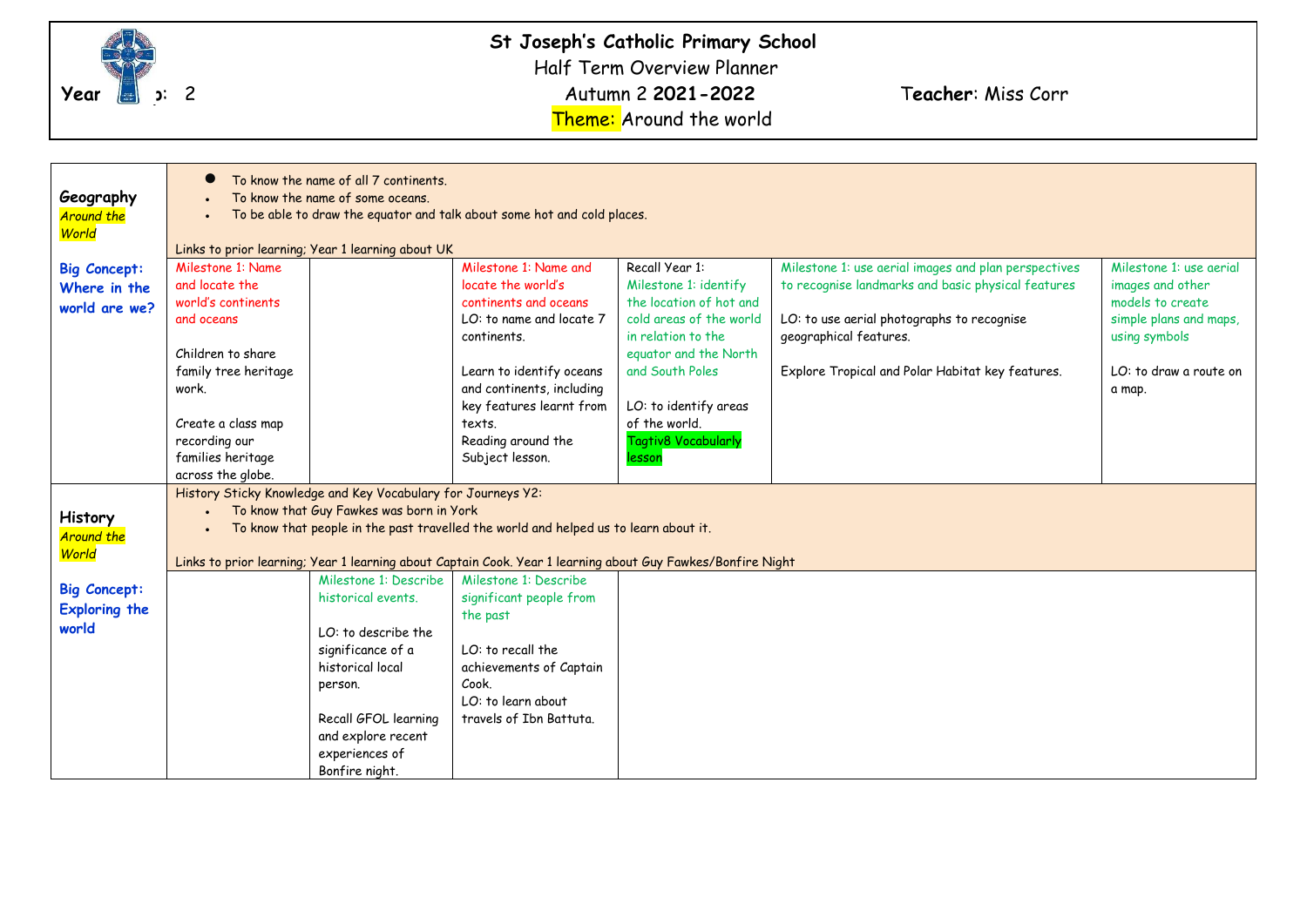

#### **St Joseph's Catholic Primary School**  Half Term Overview Planner **Year Group**: 2 *Autumn 2 2021-2022* Teacher: Miss Corr

Theme: Around the world

Children to learn the story of Guy Fawkes and use resources to identify where he was born (locally). Link to DT project before half termmaking a guy **Art**  *Around the World* **Big Concept: Self-portraits** Art Sticky Knowledge and Key Vocabulary for Journeys Y2: To know how to make marks of different sizes and thickness To know how to draw different facial features with care and likeness Links to prior learning; Year 1 using pencils in drawings Milestone 1: Draw lines of different sizes and thickness LO: to draw a self-portrait Milestone 1: show different tones by using coloured pencils LO: to add detail using pencil techniques Link to ICT- drawing on iPads Milestone 1: respond to ideas and starting points Freida Kahlo- collage portraits Milestone 1: explore different methods and materials as ideas develop Week 7: Christmas craft (reinforce RE learning) **DT** *Topic* DT Sticky Knowledge and Key Vocabulary for Journeys Y2: • cm • using a ruler starting at 0 Links to prior learning; Year 2 GFOL houses, rough measuring to create even beams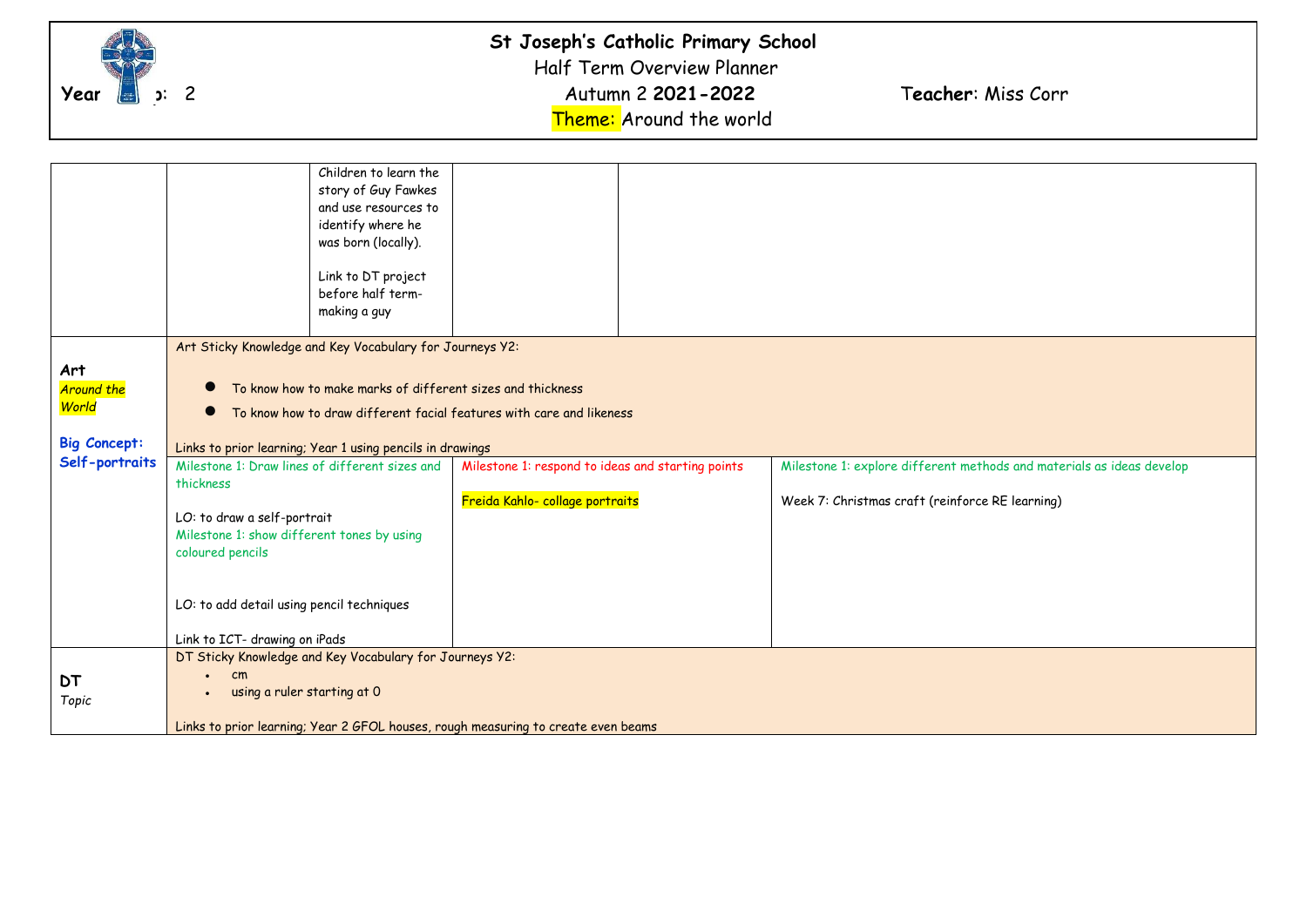

| <b>Big Concept:</b> |                                                                       |  |
|---------------------|-----------------------------------------------------------------------|--|
| Around the          | Milestone 1: To measure and mark out to the nearest centimetre        |  |
| World               | Week 6: Advent Wreath (RE cross curricular lesson)                    |  |
|                     |                                                                       |  |
|                     |                                                                       |  |
|                     |                                                                       |  |
|                     |                                                                       |  |
|                     | Music Sticky Knowledge and Key Vocabulary for Journeys Y2:            |  |
| <b>Music</b>        |                                                                       |  |
| Around the          | To sing confidently<br>To count beats to support singing              |  |
| world               | Links to prior learning; Year 1 singing for Christmas performance     |  |
|                     | Milestone 1: to take part in singing, accurately following the melody |  |
| <b>Big Concept:</b> | Milestone 1: recognise changes in timbre, dynamics and pitch          |  |
| <b>Emotions in</b>  | Milestone 1: identify the beat of a tune                              |  |
| music               |                                                                       |  |
|                     | Christmas songs                                                       |  |
|                     |                                                                       |  |
|                     | LO: to enjoy singing familiar songs                                   |  |
|                     |                                                                       |  |
|                     | LO: to find the beat and count rest bars                              |  |
|                     | MFL Sticky Knowledge and Key Vocabulary for Journeys Y2:              |  |
|                     | • To remember at least 4 food items.                                  |  |
| <b>MFL</b>          |                                                                       |  |
| Around the          | Links to prior learning; Year 1 learnt colour words                   |  |
| world               | Milestone 1: understand a range of spoken phrases                     |  |
|                     | Foods from different continents                                       |  |
| <b>Big Concept:</b> | Europe: milk, pasta, bread,                                           |  |
| Food                | North America: beef burgers,                                          |  |
|                     | South America: beans, some vegetables                                 |  |
|                     | Asia: rice, curry,                                                    |  |
|                     | Africa: fruits, vegetables                                            |  |
|                     | PE Sticky Knowledge and Key Vocabulary for Journeys Y2:               |  |
| PE                  | To know some taught dance moves                                       |  |
|                     | To know how to move with control                                      |  |
|                     | To know the words opponent and team-mate and                          |  |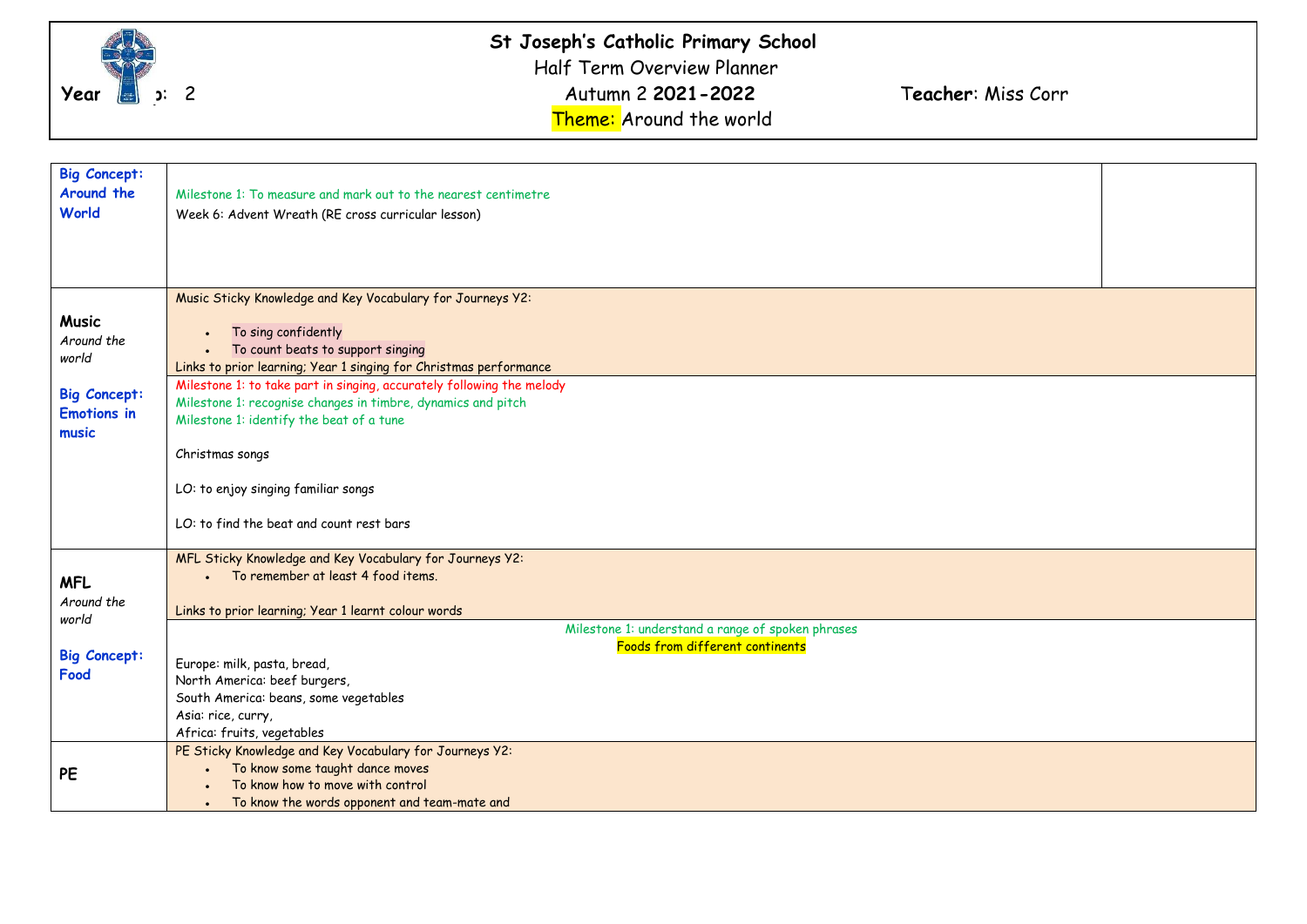

**St Joseph's Catholic Primary School**  Half Term Overview Planner **Year Group**: 2 2021-2022 Teacher: Miss Corr Theme: Around the world

| Around the<br>world                            | Links to prior learning; Year 2 Great Fire of London dance before half-term. Team games in Year 1                                                                                                                                                                                                                          |                                                                                   |                                                                                                                                                        |                                                    |                                                                                                               |                                                                            |  |
|------------------------------------------------|----------------------------------------------------------------------------------------------------------------------------------------------------------------------------------------------------------------------------------------------------------------------------------------------------------------------------|-----------------------------------------------------------------------------------|--------------------------------------------------------------------------------------------------------------------------------------------------------|----------------------------------------------------|---------------------------------------------------------------------------------------------------------------|----------------------------------------------------------------------------|--|
|                                                | Milestone 1: copy and                                                                                                                                                                                                                                                                                                      | Milestone 1: Move                                                                 | Milestone 1: Move with careful control and<br>coordination                                                                                             |                                                    | Milestone 1: Use the terms 'opponent' and 'team-mate'.                                                        |                                                                            |  |
| <b>Big Concept:</b>                            | remember moves and                                                                                                                                                                                                                                                                                                         | with careful control                                                              |                                                                                                                                                        |                                                    | Develop tactics. Lead others when appropriate                                                                 |                                                                            |  |
| <b>Dance</b>                                   | positions                                                                                                                                                                                                                                                                                                                  | and coordination                                                                  | Milestone 1: link two or more actions to perform a                                                                                                     |                                                    |                                                                                                               |                                                                            |  |
|                                                | LO: to learn moves                                                                                                                                                                                                                                                                                                         | LO: to perform an                                                                 | sequence                                                                                                                                               |                                                    | PE Games                                                                                                      |                                                                            |  |
|                                                | and position for                                                                                                                                                                                                                                                                                                           | African drumming -                                                                |                                                                                                                                                        |                                                    |                                                                                                               |                                                                            |  |
|                                                | African drumming                                                                                                                                                                                                                                                                                                           | inspired piece                                                                    | Ballet style movement (Russia-European dance)-                                                                                                         |                                                    |                                                                                                               |                                                                            |  |
|                                                | dance                                                                                                                                                                                                                                                                                                                      |                                                                                   | linked to music from these weeks                                                                                                                       |                                                    |                                                                                                               |                                                                            |  |
|                                                | https://www.youtube<br>.com/watch?v=U3A1s                                                                                                                                                                                                                                                                                  |                                                                                   | LO: to perform basic ballet movements                                                                                                                  |                                                    |                                                                                                               |                                                                            |  |
|                                                | 85 fDY&ab channel                                                                                                                                                                                                                                                                                                          |                                                                                   | LO: to link two actions together to perform a ballet                                                                                                   |                                                    |                                                                                                               |                                                                            |  |
|                                                | =BlacktownArts                                                                                                                                                                                                                                                                                                             |                                                                                   | inspired sequence                                                                                                                                      |                                                    |                                                                                                               |                                                                            |  |
|                                                | PSHE Sticky Knowledge and Key Vocabulary for Journeys Y2:                                                                                                                                                                                                                                                                  |                                                                                   |                                                                                                                                                        |                                                    |                                                                                                               |                                                                            |  |
| <b>PSHE</b><br>Around the<br>world             | Physical exercise strengthens our muscles, including our heart, increases blood flow and releases endorphins.<br>Sleep and rest helps us to rebuild cells and our brains to organise information.<br>To know protein, carbohydrates, fats and fibres<br>To know pants are private and who to speak to if they are worried. |                                                                                   |                                                                                                                                                        |                                                    |                                                                                                               |                                                                            |  |
| <b>Big Concept:</b>                            |                                                                                                                                                                                                                                                                                                                            | Links to prior learning; Year 1 Feelings Unit and Fun Times unit                  |                                                                                                                                                        |                                                    |                                                                                                               |                                                                            |  |
| What keeps<br>me healthy<br>and<br>friendships | What keeps me<br>healthy?<br>LO: to explain the<br>benefits of physical<br>activity.                                                                                                                                                                                                                                       | What keeps me<br>healthy?<br>LO: to explain the<br>benefits of sleep and<br>rest. | What keeps me healthy?<br>LO: to know what makes<br>a healthy diet.<br>Healthy diet-link to<br>foods from across the<br>world (joint French<br>lesson) | Pants are Private<br>KS1 lesson<br>NSPCC resources | Friendships<br>LO: to know what makes<br>a good friend.<br>Friendships<br>LO: to know how to make<br>friends. | Friendships<br>LO: to know some ways<br>to resolve friendship<br>problems. |  |
| <b>Planned Trip</b>                            |                                                                                                                                                                                                                                                                                                                            |                                                                                   |                                                                                                                                                        |                                                    | Dancing/Dress                                                                                                 |                                                                            |  |
| or                                             |                                                                                                                                                                                                                                                                                                                            |                                                                                   |                                                                                                                                                        |                                                    | up/Tasting Day!                                                                                               |                                                                            |  |
| Workshops                                      |                                                                                                                                                                                                                                                                                                                            |                                                                                   |                                                                                                                                                        |                                                    |                                                                                                               |                                                                            |  |

Speaking and Listening skills are embedded in all subject areas of the curriculum as well as explicit teaching of these skills within any curriculum area.